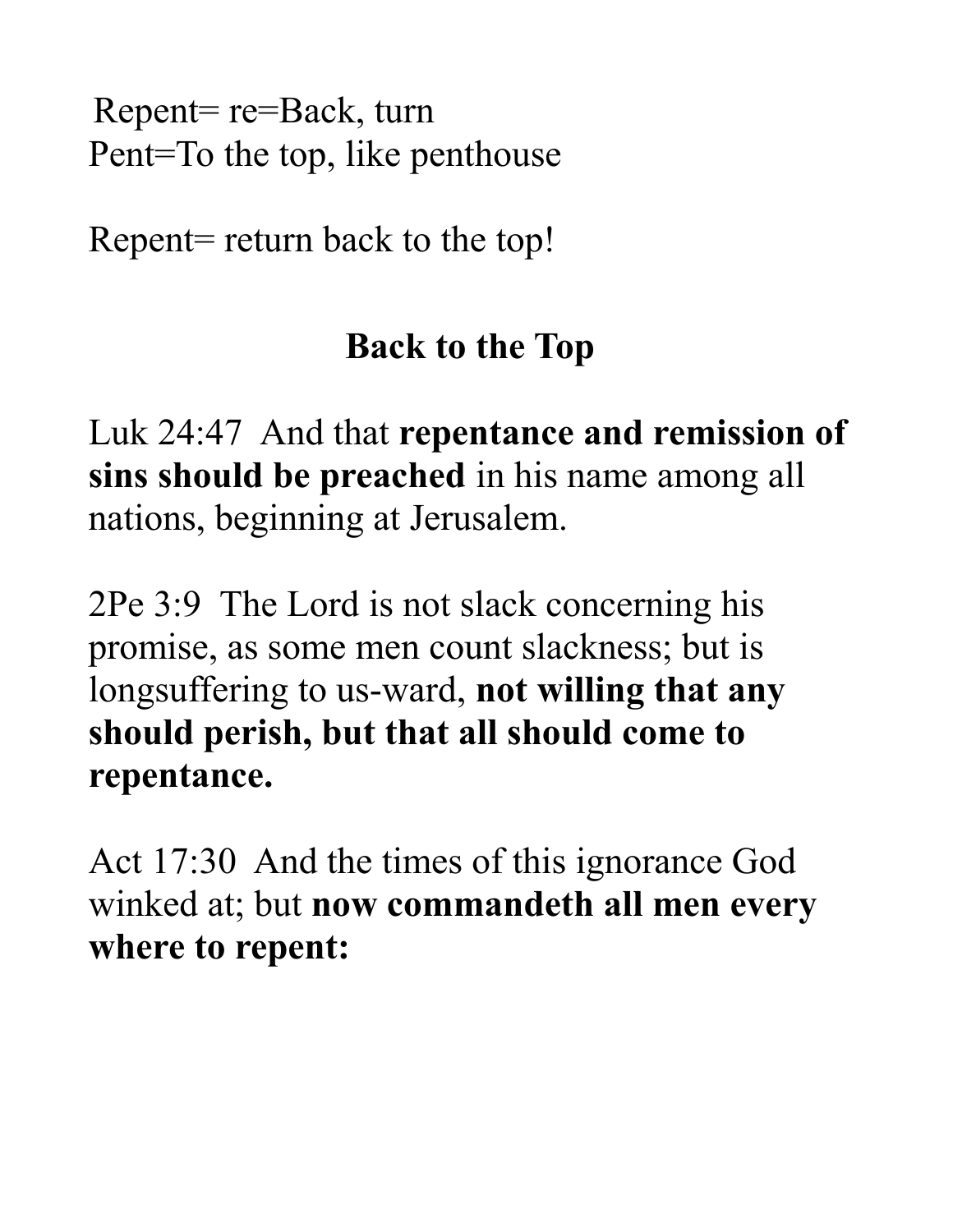Act 17:31 Because he hath appointed a day, in the which he will judge the world in righteousness by that man whom he hath ordained; whereof he hath given assurance unto all men, in that he hath raised him from the dead.

1Jn 1:7 But if we walk in the light, as he is in the light, we have fellowship one with another, and **the blood of Jesus Christ his Son cleanseth us from all sin.** 

1Jn 1:8 If we say that we have no sin, we deceive ourselves, and the truth is not in us.

#### 1Jn 1:9 I**f we confess our sins, he is faithful and just to forgive us our sins, and to cleanse us from all unrighteousness.**

1Jn 1:10 If we say that we have not sinned, we make him a liar, and his word is not in us.

Heb 3:7 Wherefore (as the Holy Ghost saith, To day if ye will hear his voice,

Heb 3:8 **Harden not your hearts**, as in the provocation, in the day of temptation in the wilderness: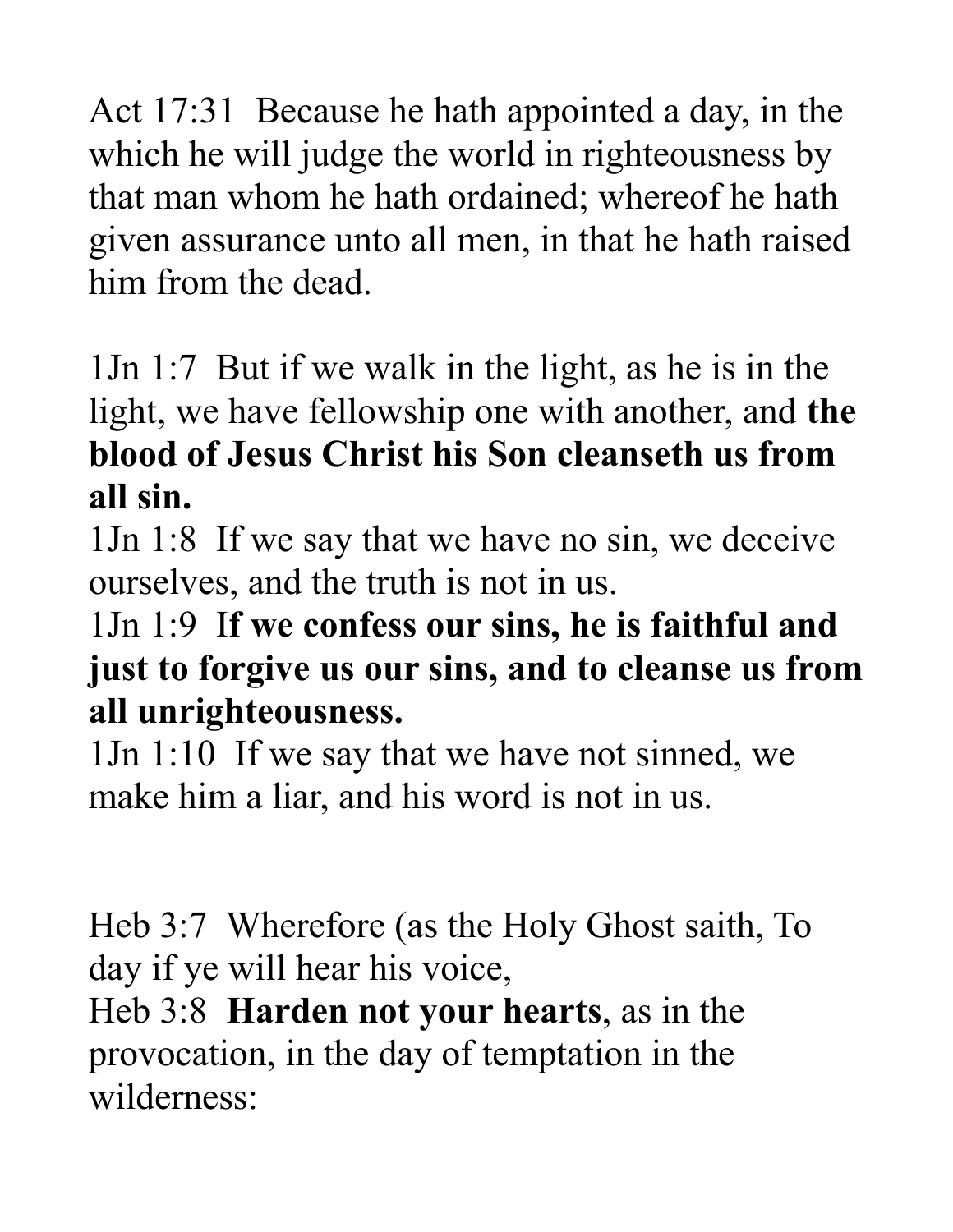2Ti 2:25 In meekness instructing those that oppose themselves; if God peradventure wil**l give them repentance to the acknowledging of the truth;**  2Ti 2:26 And **that they may recover themselves out of the snare of the devil,** who are taken captive by him at his will.

Mat 9:11 And when the Pharisees saw it, they said unto his disciples, Why eateth your Master with publicans and sinners?

Mat 9:12 But when Jesus heard that, he said unto them, They that be whole need not a physician, but they that are sick.

Mat 9:13 But go ye and learn what that meaneth, I will have mercy, and not sacrifice: for **I am not come to call the righteous, but sinners to repentance.** 

2Co 7:10 For **godly sorrow worketh repentance** to salvation not to be repented of: but the sorrow of the world worketh death.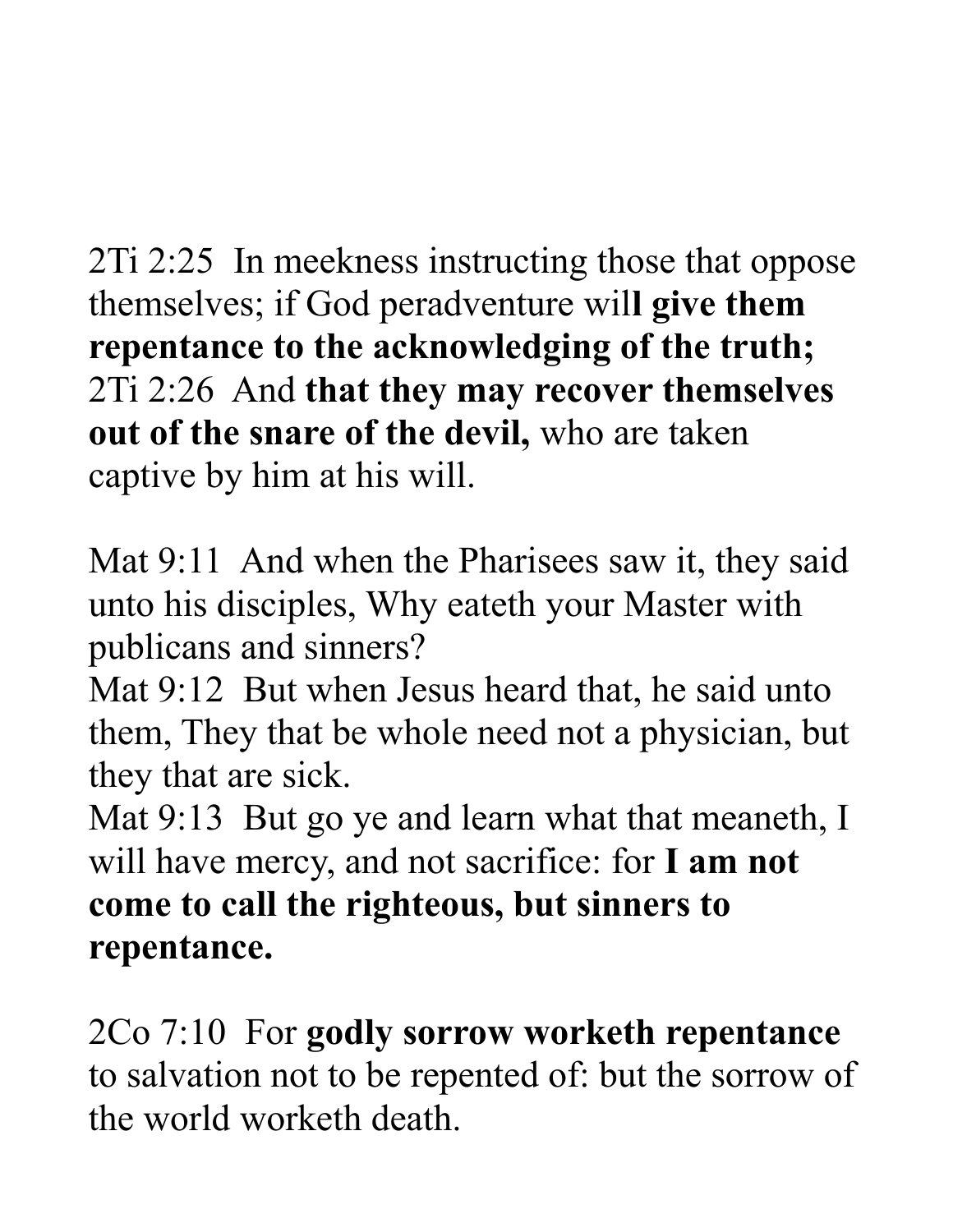Rev 2:5 **Remember therefore from whence thou art fallen, and repent,** and do the first works; or else I will come unto thee quickly, and will remove thy candlestick out of his place, except thou repent.

Rev 2:16 **Repent;** or else I will come unto thee quickly, and will fight against them with the sword of my mouth.

Rev 2:22 Behold, I will cast her into a bed, and them that commit adultery with her into great tribulation, **except they repent of their deeds.** 

Rev 3:2 Be watchful, and strengthen the things which remain, that are ready to die: for I have not found thy works perfect before God. Rev 3:3 Remember therefore how thou hast received and heard, and **hold fast, and repent.** If therefore thou shalt not watch, I will come on thee as a thief, and thou shalt not know what hour I will come upon thee.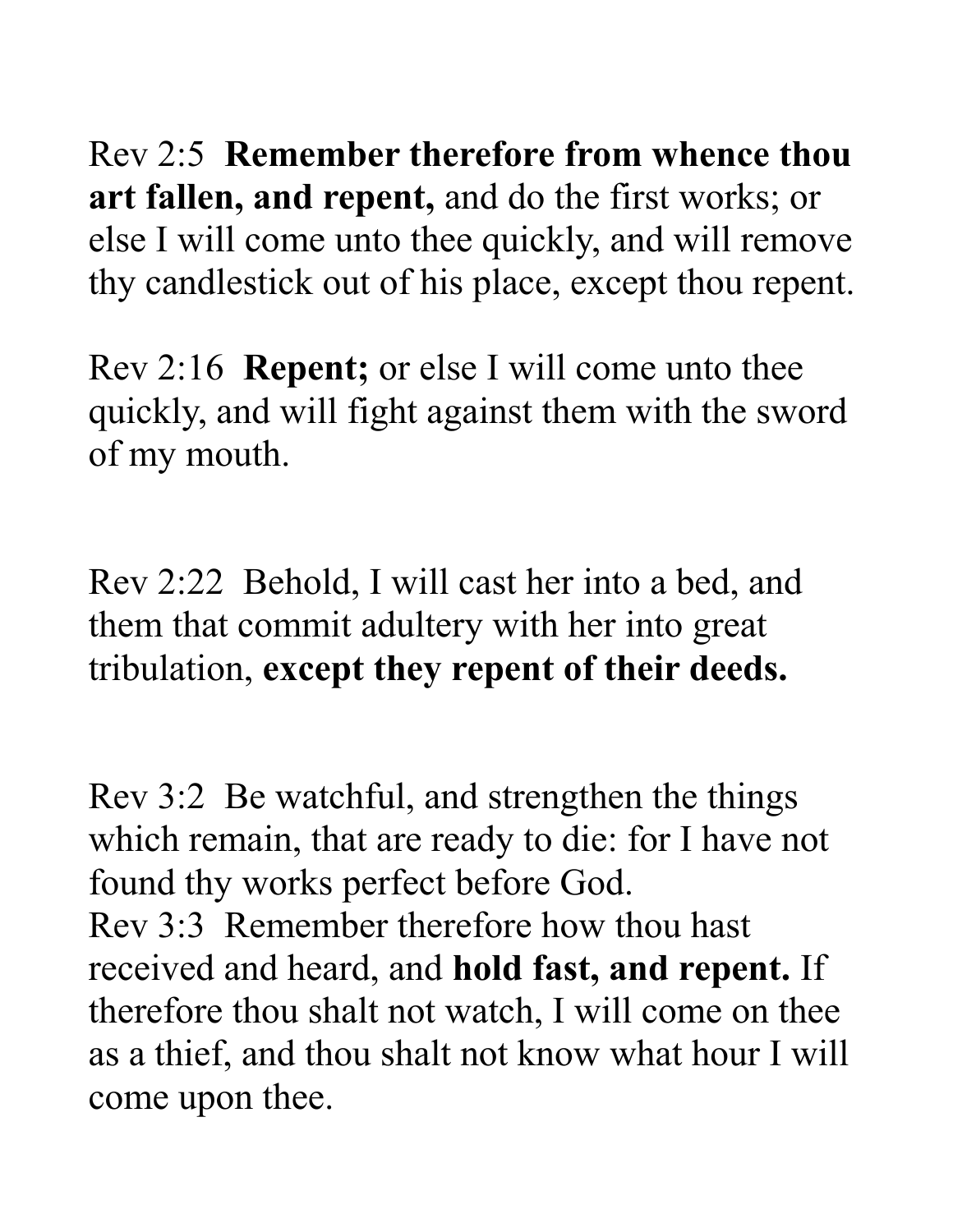Rev 3:17 Because thou sayest, I am rich, and increased with goods, and have need of nothing; and knowest not that thou art wretched, and miserable, and poor, and blind, and naked: Rev 3:18 I counsel thee to buy of me gold tried in the fire, that thou mayest be rich; and white raiment, that thou mayest be clothed, and that the shame of thy nakedness do not appear; and anoint thine eyes with eyesalve, that thou mayest see. Rev 3:19 **As many as I love, I rebuke and** 

**chasten: be zealous therefore, and repent.** Rev 3:20 Behold, I stand at the door, and knock: if any man hear my voice, and open the door, I will come in to him, and will sup with him, and he with me.

Rev 3:21 To him that overcometh will I grant to sit with me in my throne, even as I also overcame, and am set down with my Father in his throne.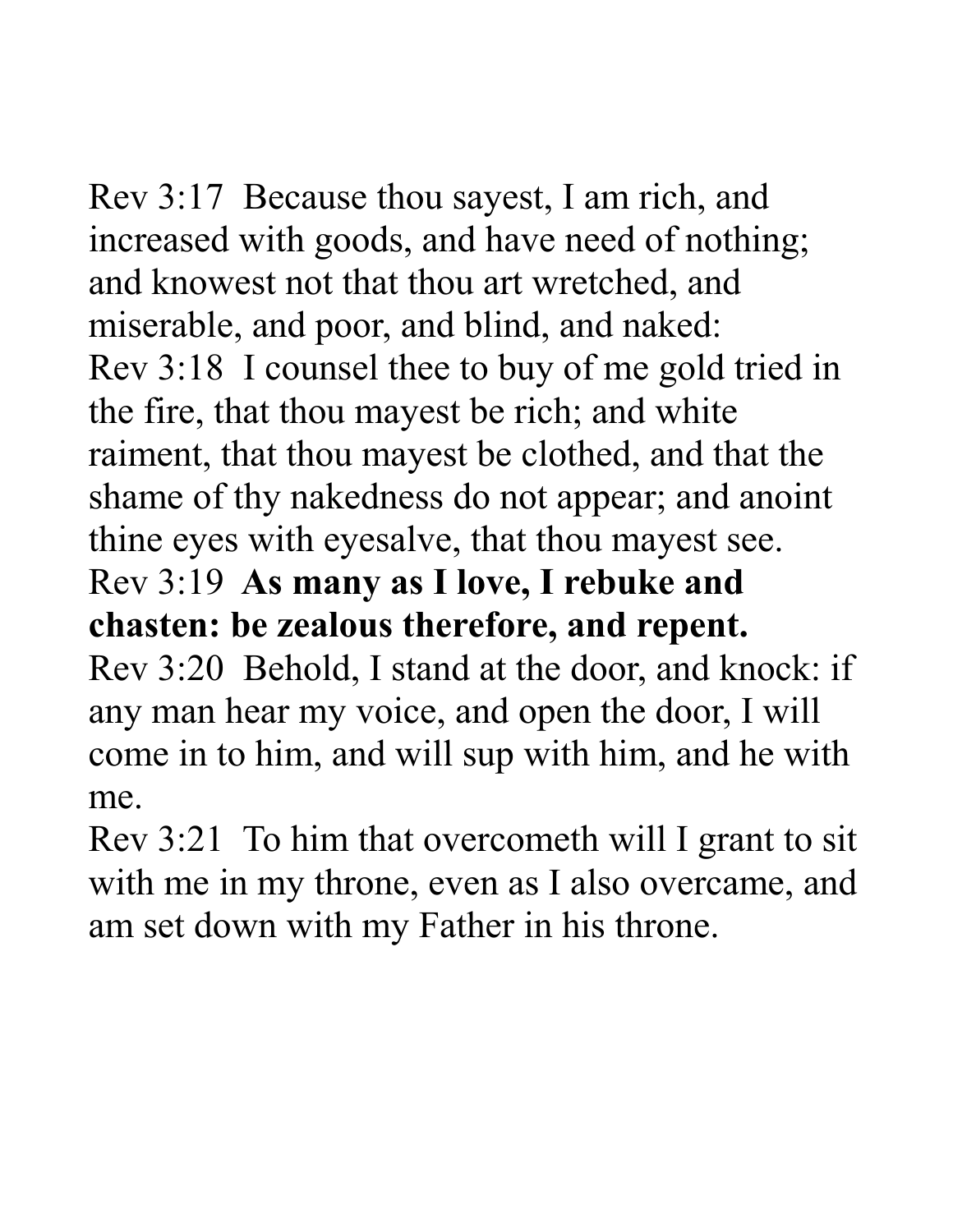Rev 9:21 **Neither repented they** of their murders, nor of their sorceries, nor of their fornication, nor of their thefts.

Rom 2:3 And thinkest thou this, O man, that judgest them which do such things, and doest the same, that thou shalt escape the judgment of God? Rom 2:4 Or despisest thou the riches of his goodness and forbearance and longsuffering; not knowing that **the goodness of God leadeth thee to repentance?** 

Rom 2:5 But after thy **hardness and impenitent heart** treasurest up unto thyself wrath against the day of wrath and revelation of the righteous judgment of God;

Rom 2:6 **Who will render to every man according to his deeds:** 

Rom 2:16 **In the day when God shall judge the secrets of men** by Jesus Christ according to my gospel.

Heb 12:1 Wherefore seeing we also are compassed about with so great a cloud of witnesses, **let us lay**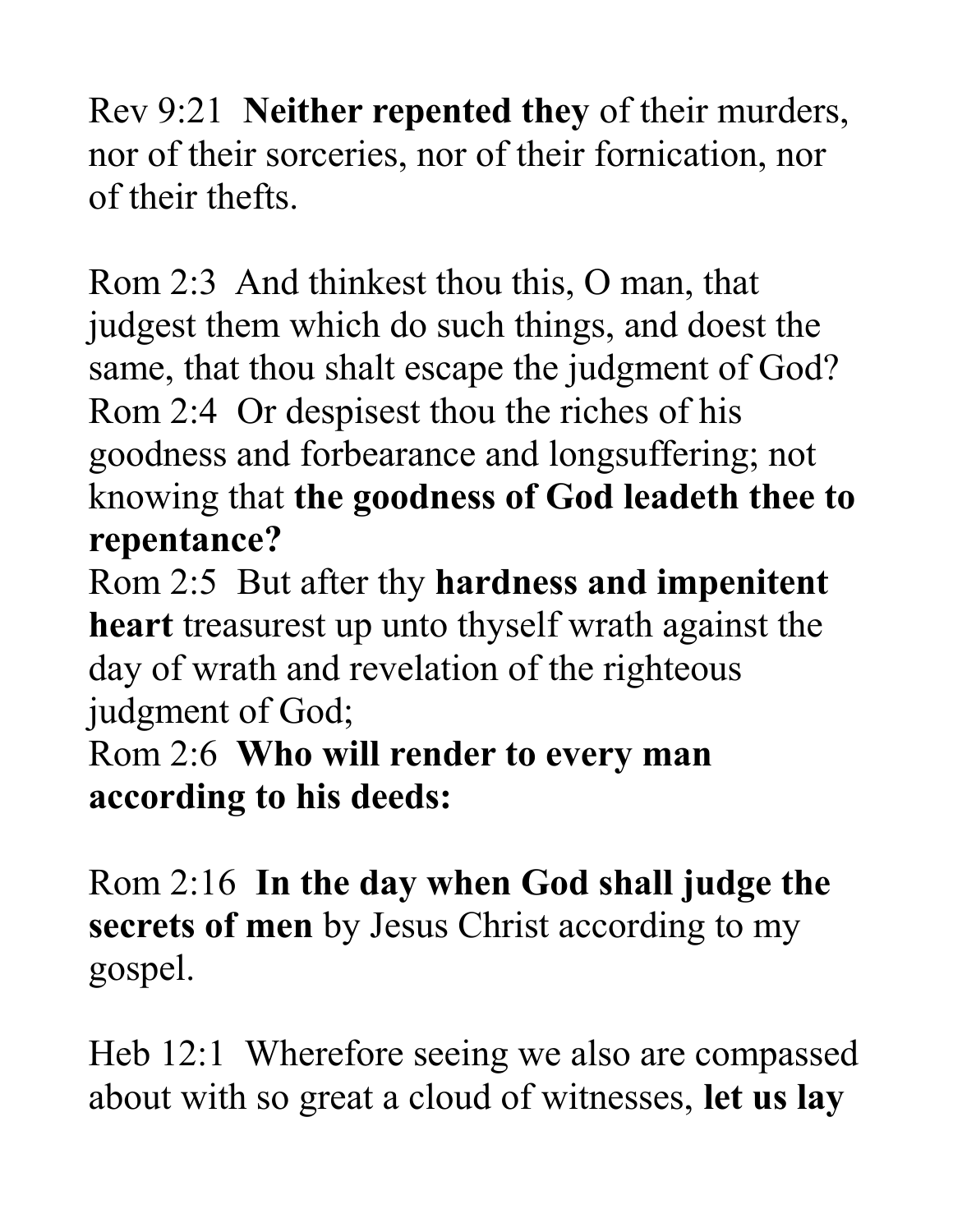**aside every weight, and the sin** which doth so easily beset us, and let us run with patience the race that is set before us,

Heb 12:2 Looking unto Jesus the author and finisher of our faith; who for the joy that was set before him endured the cross, despising the shame, and is set down at the right hand of the throne of God.

Heb 12:3 For consider him that endured such contradiction of sinners against himself, lest ye be wearied and faint in your minds.

Heb 12:4 **Ye have not yet resisted unto blood, striving against sin.** 

Eze 33:11 Say unto them, As I live, saith the Lord GOD, **I have no pleasure in the death of the wicked; but that the wicked turn from his way and live:** turn ye, turn ye from your evil ways; for why will ye die, O house of Israel?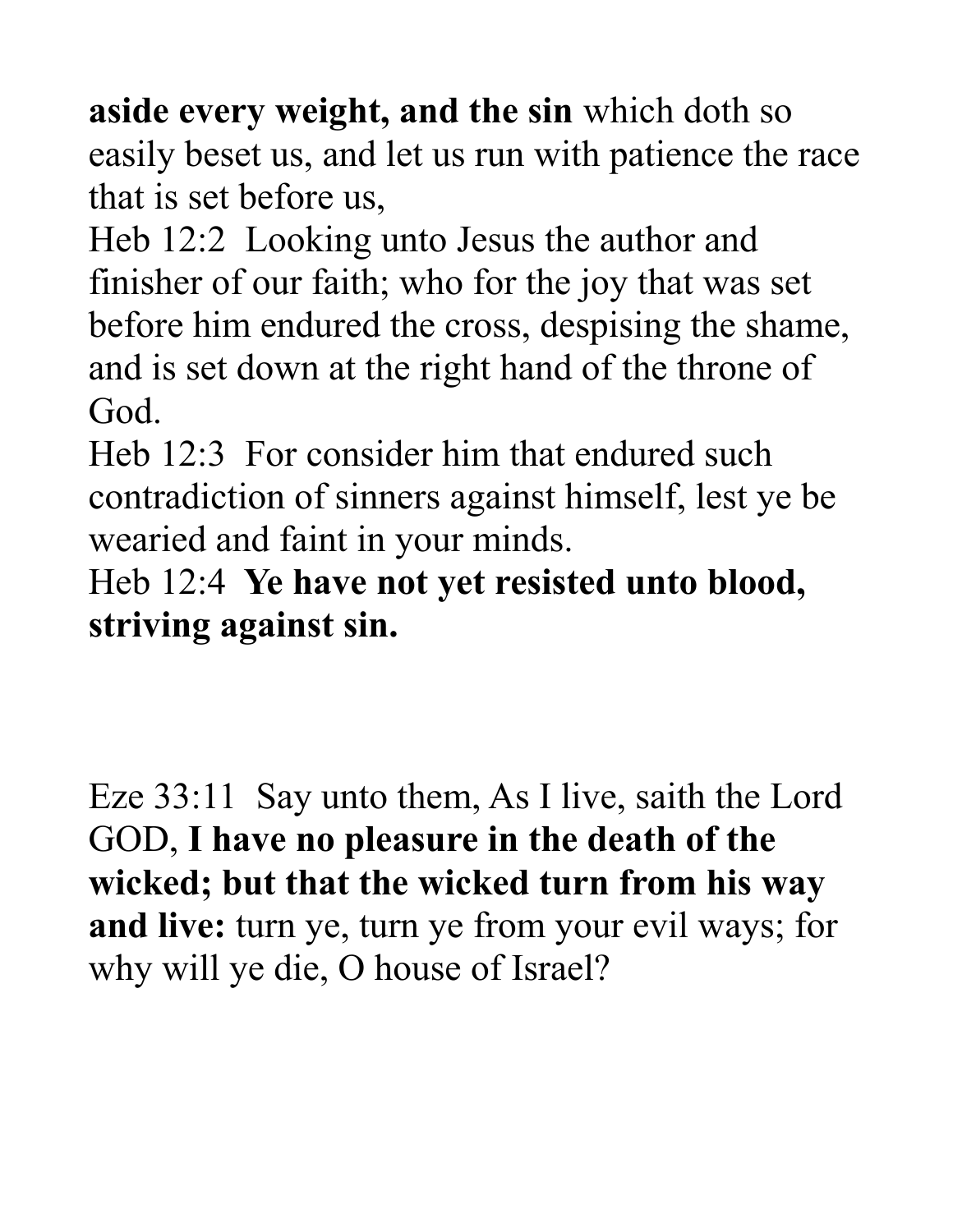Isa 45:22 **Look unto me, and be ye saved, all the ends of the earth:** for I am God, and there is none else.

Isa 45:23 I have sworn by myself, the word is gone out of my mouth in righteousness, and shall not return, That **unto me every knee shall bow, every tongue shall swear.** 

Php 2:10 That **at the name of Jesus every knee should bow**, of things in heaven, and things in earth, and things under the earth;

Act 2:37 Now when they heard this, they were pricked in their heart, and said unto Peter and to the rest of the apostles, Men and brethren, what shall we do?

Act 2:38 Then Peter said unto them, **Repent, and be baptized every one of you in the name of Jesus Christ for the remission of sins**, and ye shall receive the gift of the Holy Ghost.

Act 3:19 **Repent ye therefore, and be converted, that your sins may be blotted out**, when the times of refreshing shall come from the presence of the Lord;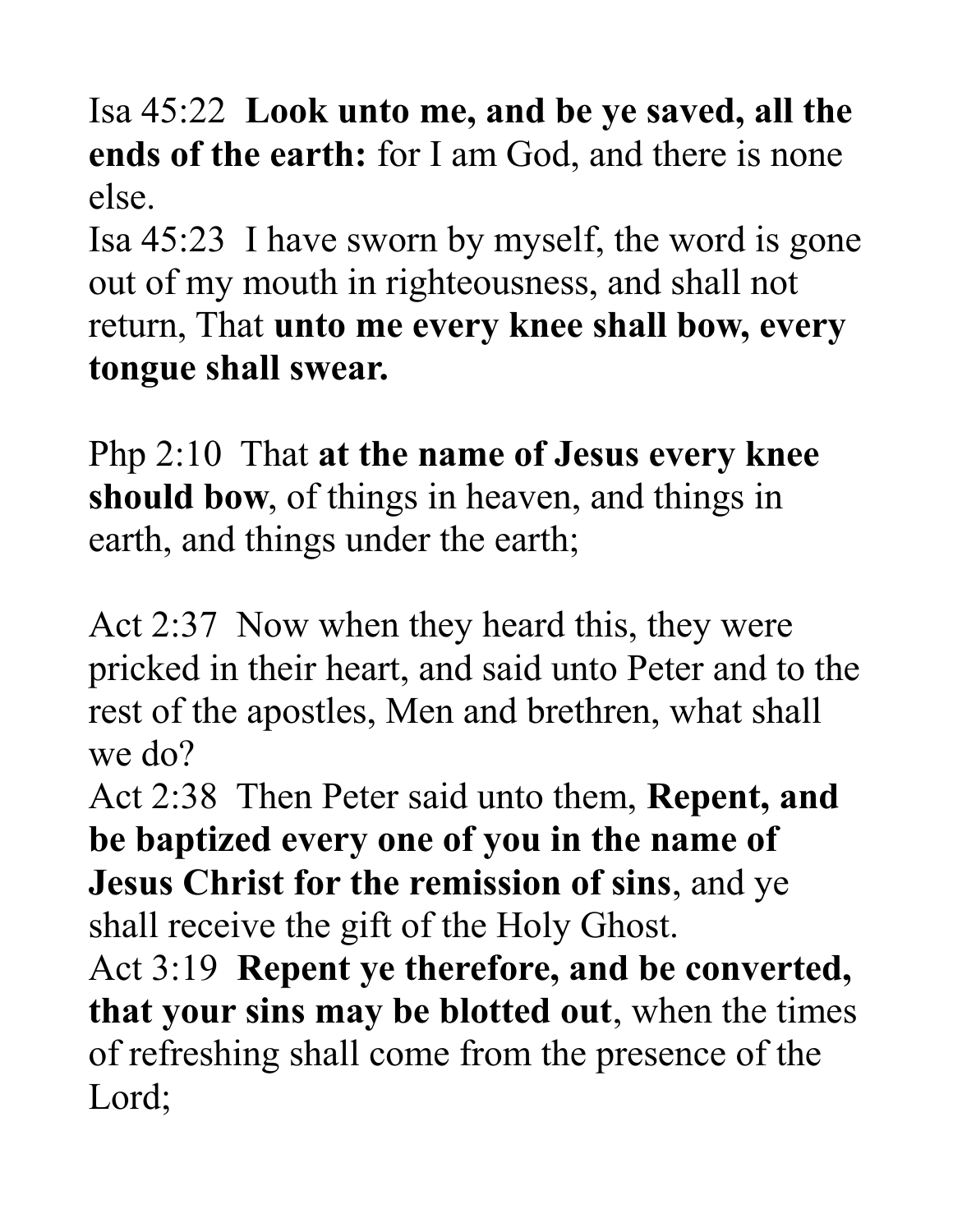## Act 19:18 And **many that believed came, and confessed, and shewed their deeds.**

Act 19:19 Many of them also which used curious arts brought their books together, and burned them before all men: and they counted the price of them, and found it fifty thousand pieces of silver. Act 19:20 So mightily grew the word of God and prevailed.

Mat 4:17 From that time Jesus began to preach, and to say, **Repent: for the kingdom of heaven is at hand.** 

Mar 6:12 And **they went out, and preached that men should repent.** 

Act 20:21 Testifying both to the Jews, and also to the Greeks, **repentance toward God**, and faith toward our Lord Jesus Christ.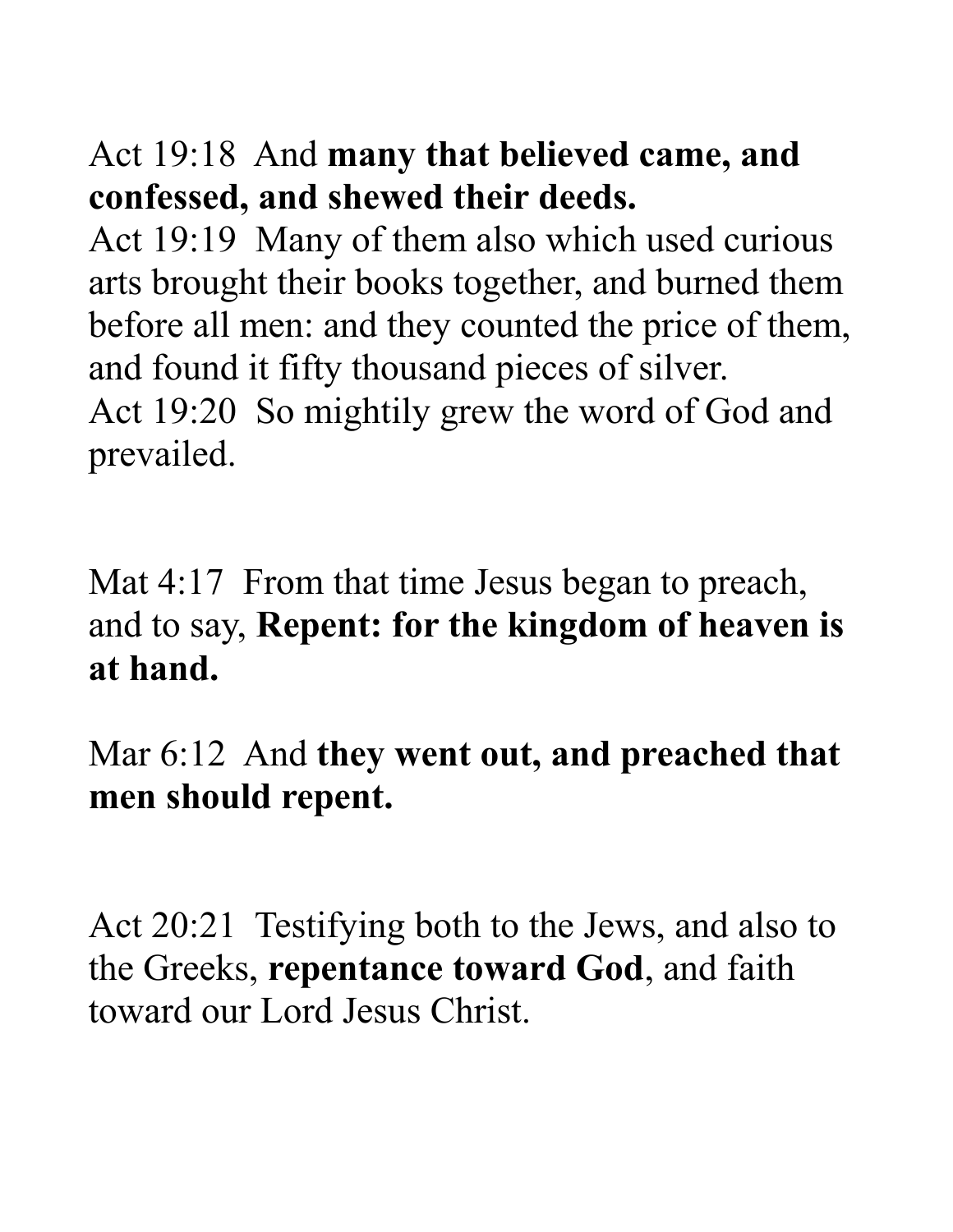Luk 24:46 And said unto them, Thus it is written, and thus it behoved Christ to suffer, and to rise from the dead the third day:

Luk 24:47 And that **repentance and remission of sins should be preached in his name among all nations**, beginning at Jerusalem.

2Co 6:2 (For he saith, I have heard thee in a time accepted, and in the day of salvation have I succoured thee: **behold, now is the accepted time; behold, now is the day of salvation**.)

Luk 15:4 What man of you, having an hundred sheep, if he lose one of them, **doth not leave the ninety and nine in the wilderness, and go after that which is lost**, until he find it?

Luk 15:5 And when he hath found it, he layeth it on his shoulders, rejoicing.

Luk 15:6 And when he cometh home, he calleth together his friends and neighbours, saying unto them, Rejoice with me; for I have found my sheep which was lost.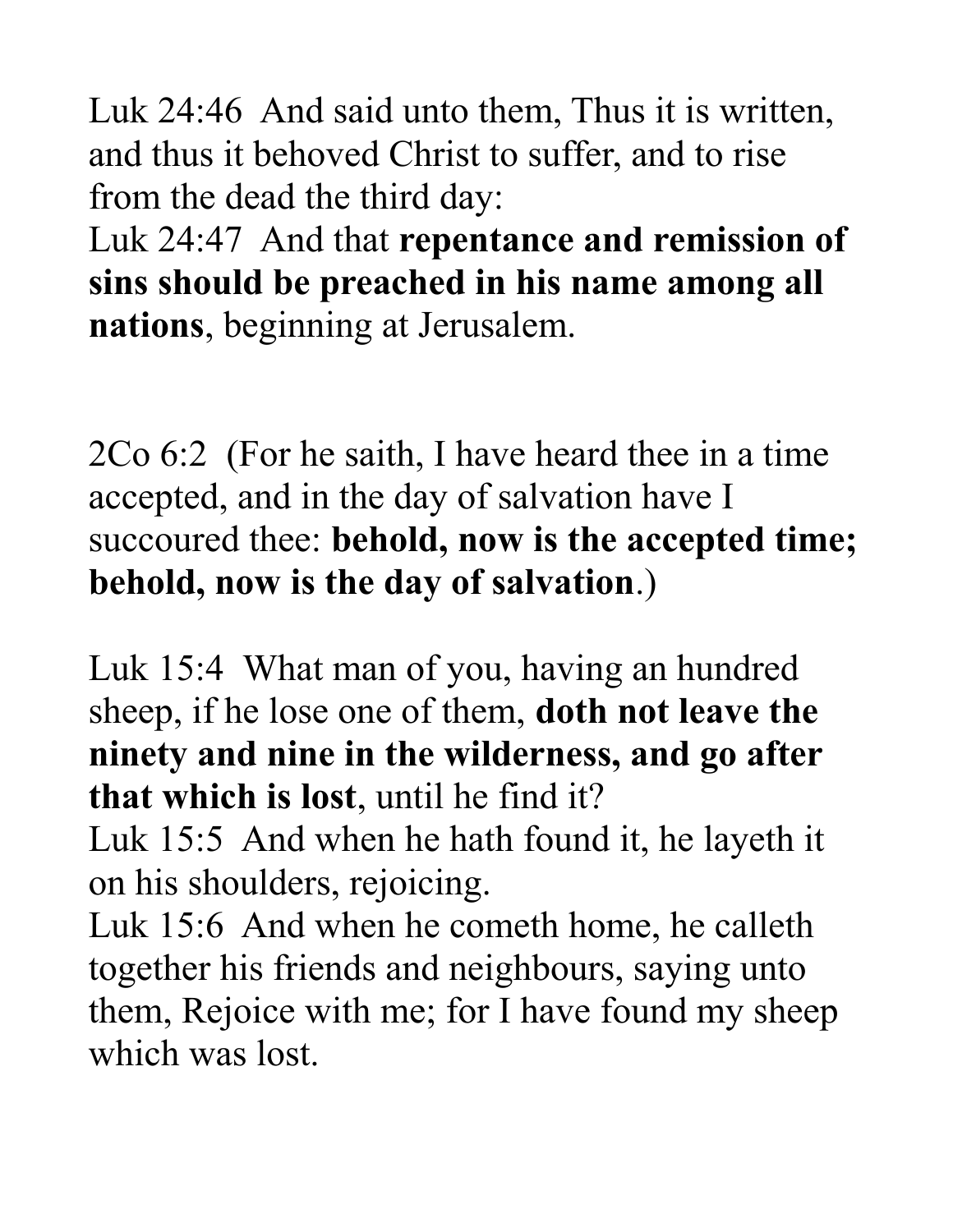Luk 15:7 I say unto you, that **likewise joy shall be in heaven over one sinner that repenteth,** more than over ninety and nine just persons, which need no repentance.

Luk 15:8 Either what woman having ten pieces of silver, if she lose one piece, doth not light a candle, and sweep the house, and seek diligently till she find it?

Luk 15:9 And when she hath found it, she calleth her friends and her neighbours together, saying, Rejoice with me; for I have found the piece which I had lost.

Luk 15:10 Likewise, I say unto you, **there is joy in the presence of the angels of God over one sinner that repenteth.**

2Ch 7:14 If my people, which are called by my name, shall humble themselves, and pray, and seek my face, and **turn from their wicked ways; then will I hear from heaven, and will forgive their sin, and will heal their land.**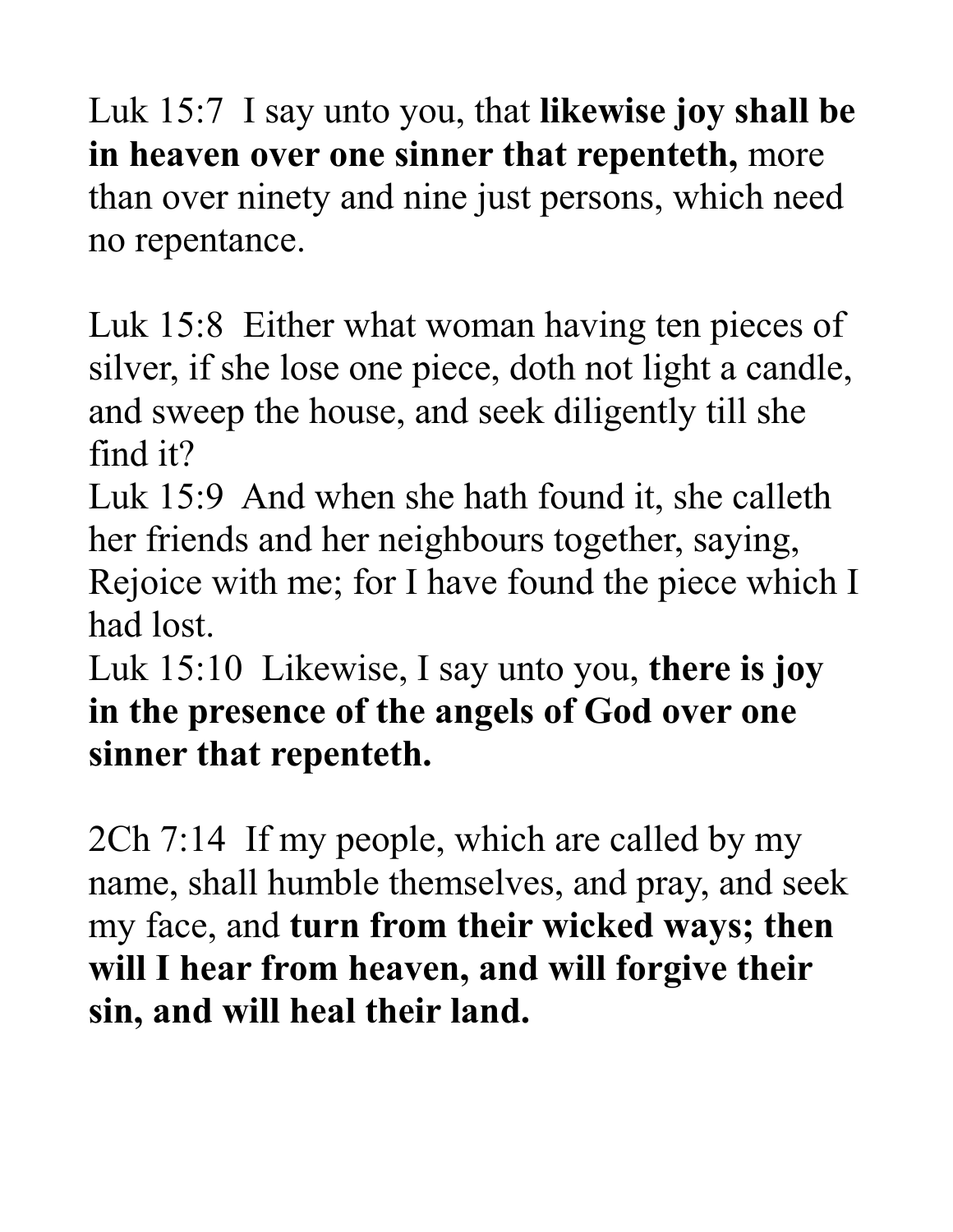Jas 4:8 **Draw nigh to God, and he will draw nigh to you**. Cleanse your hands, ye sinners; and purify your hearts, ye double minded.

Jas 4:9 Be afflicted, and mourn, and weep: let your laughter be turned to mourning, and your joy to heaviness.

Jas 4:10 **Humble yourselves in the sight of the Lord, and he shall lift you up.** 

Mar 1:15 And saying, The time is fulfilled, and **the kingdom of God is at hand: repent ye, and believe the gospel.** 

1Th 1:9 For they themselves shew of us what manner of entering in we had unto you, and **how ye turned to God from idols to serve the living and true God;** 

1Th 1:10 And to wait for his Son from heaven, whom he raised from the dead, even Jesus, which delivered us from the wrath to come.

Luk 13:5 I tell you, Nay: but, **except ye repent, ye shall all likewise perish.**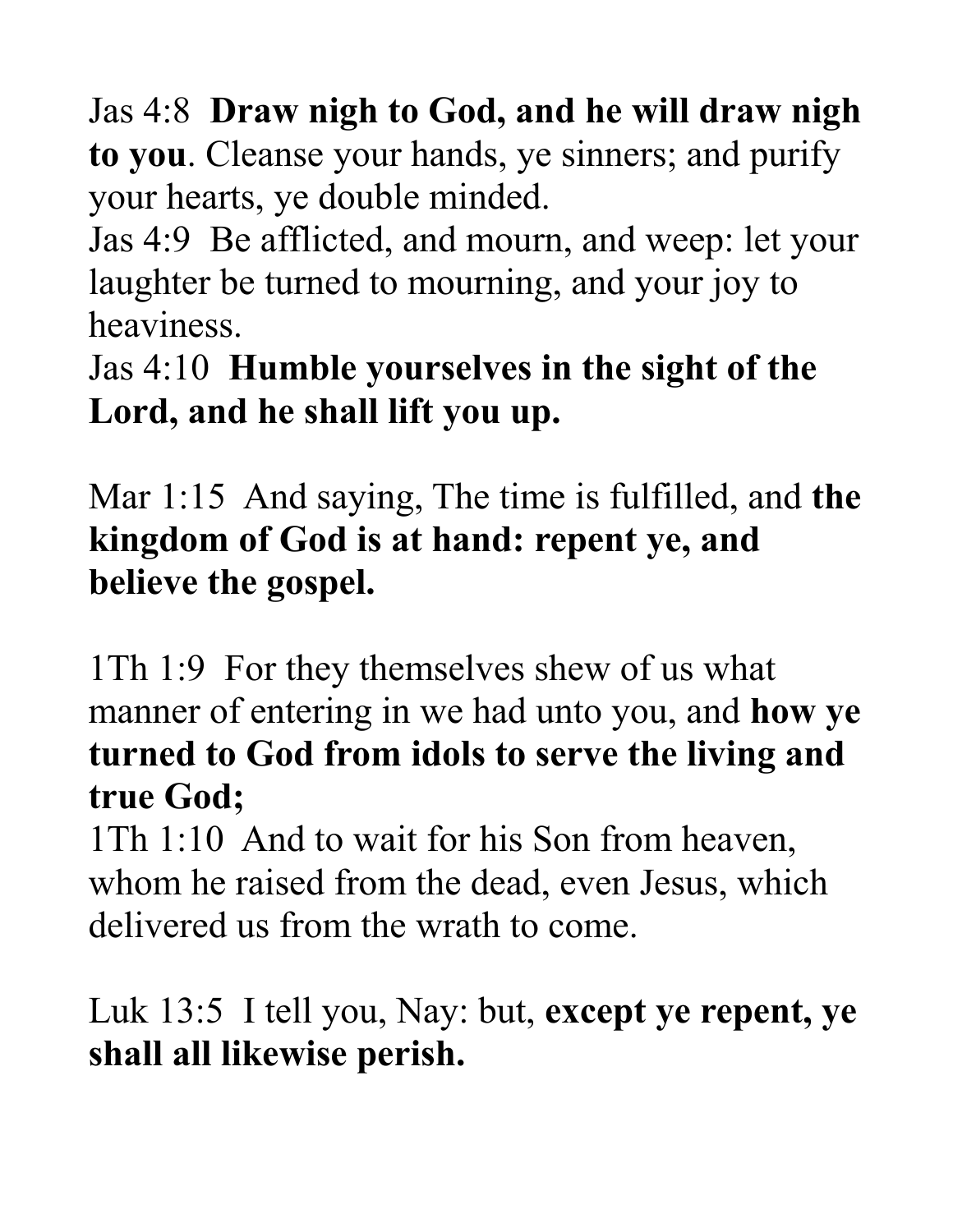Luk 15:18 I will arise and go to my father, and will say unto him, Father, I have sinned against heaven, and before thee,

Luk 15:19 And am no more worthy to be called thy son: make me as one of thy hired servants. Luk 15:20 And he arose, and came to his father. But when he was **yet a great way off, his father saw him, and had compassion, and ran, and fell on his neck, and kissed him**.

Luk 15:21 And the son said unto him, **Father, I have sinned against heaven, and in thy sight, and am no more worthy to be called thy son.** 

Luk 15:22 **But the father said to his servants,** 

**Bring forth the best robe, and put it on him; and put a ring on his hand, and shoes on his feet:** 

Luk 15:23 And bring hither the fatted calf, and kill it; and let us eat, and be merry:

Luk 15:24 For this my son was dead, and is alive again; he was lost, and is found. And **they began to be merry.** 

Pro 1:23 **Turn you at my reproof: behold, I will pour out my spirit unto you, I will make known my words unto you.**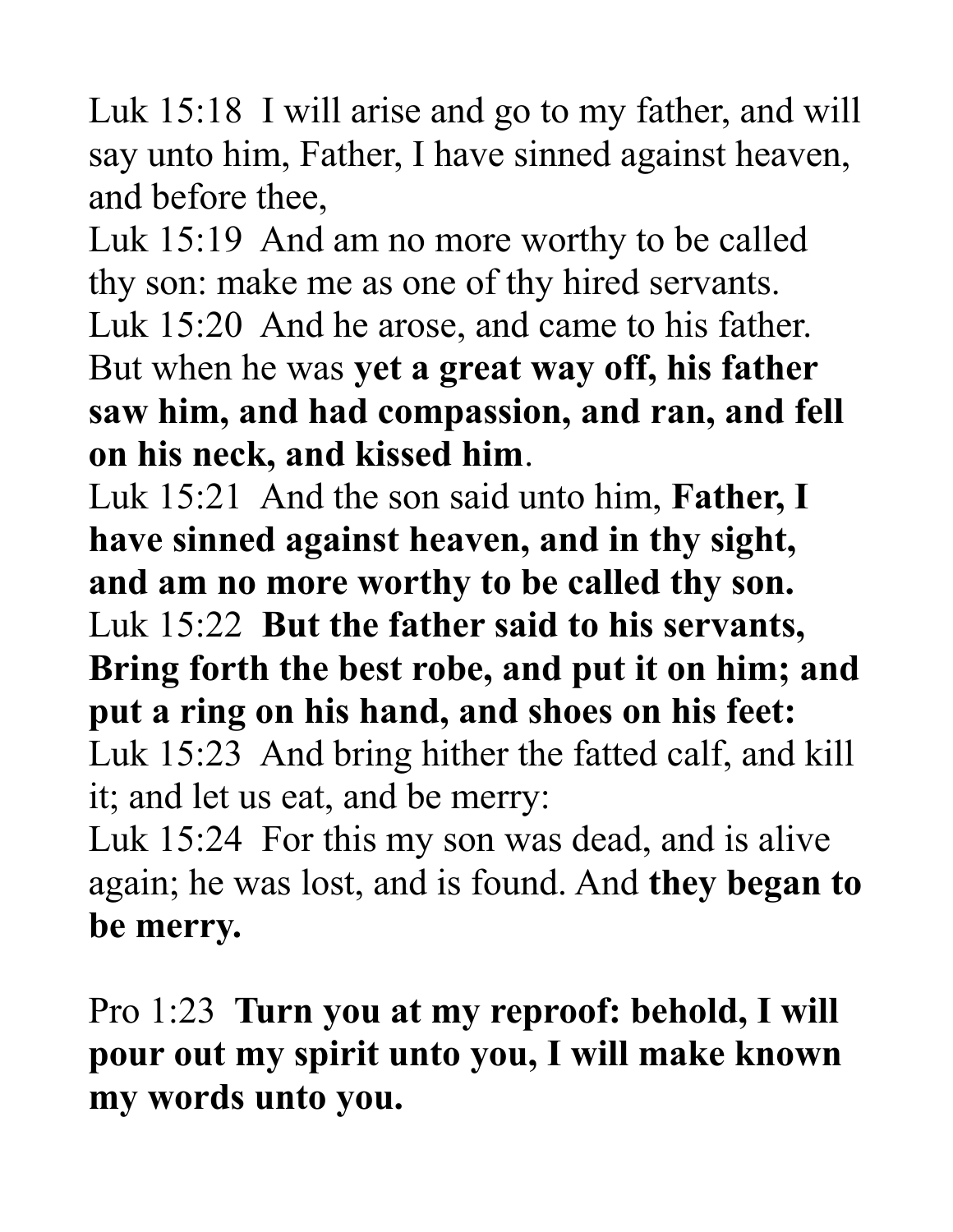Psa 22:27 **All the ends of the world shall remember and turn unto the LORD:** and all the kindreds of the nations shall worship before thee.

Psa 34:14 **Depart from evil, and do good**; seek peace, and pursue it.

Psa 51:17 **The sacrifices of God are a broken spirit: a broken and a contrite heart, O God, thou wilt not despise.** 

Psa 147:3 **He healeth the broken in heart,** and bindeth up their wounds.

Pro 9:6 **Forsake the foolish, and live;** and go in the way of understanding.

Pro 28:13 **He that covereth his sins shall not prospe**r: but **whoso confesseth and forsaketh them shall have mercy.**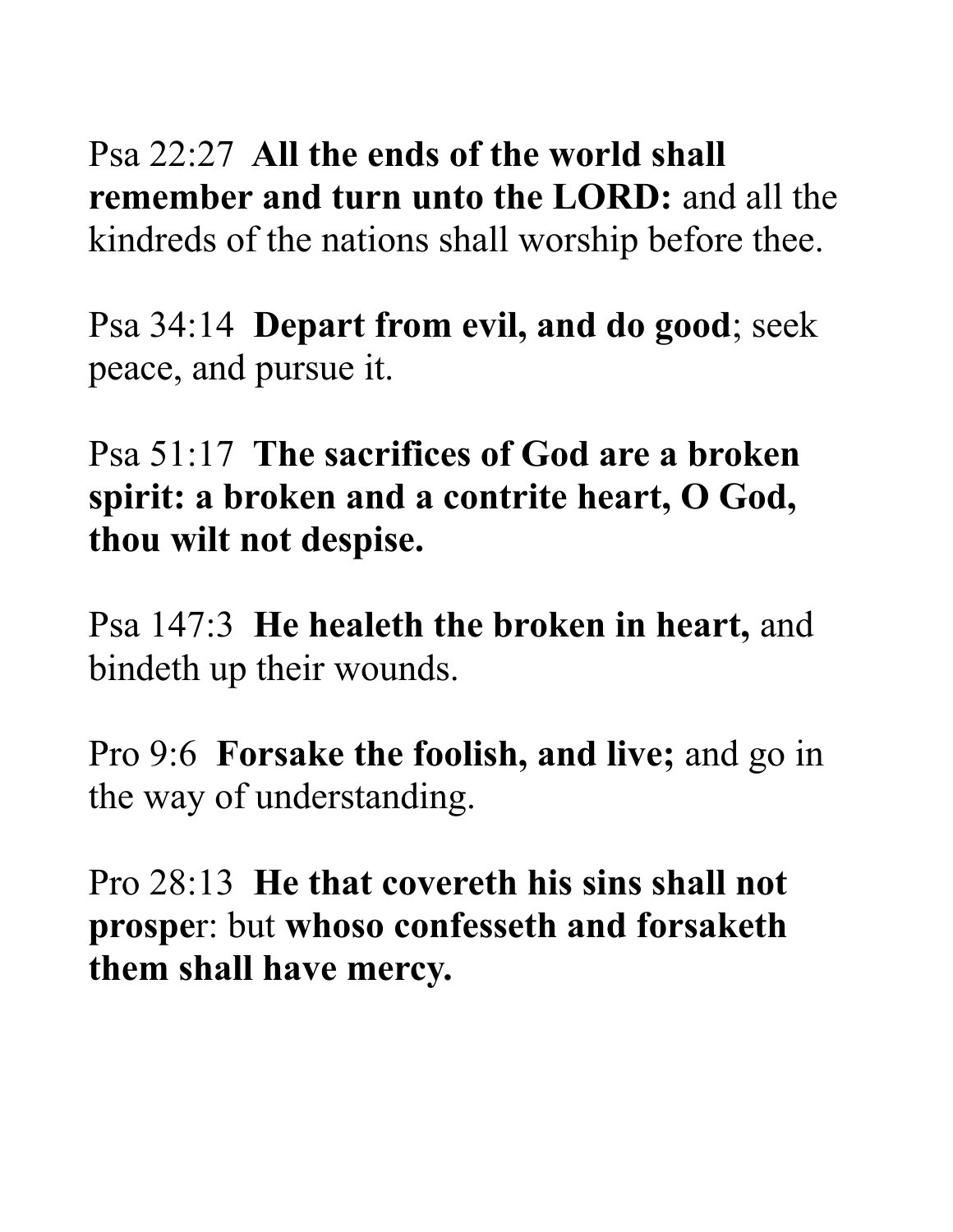Isa 44:22 I **have blotted out, as a thick cloud, thy transgressions, and, as a cloud, thy sins: return unto me;** for I have redeemed thee.

# Isa 55:6 **Seek ye the LORD while he may be found, call ye upon him while he is near:**

Isa 57:15 For thus saith the high and lofty One that inhabiteth eternity, whose name is Holy; I dwell in the high and holy place, **with him also that is of a contrite and humble spirit, to revive the spirit of the humble, and to revive the heart of the contrite ones.** 

Isa 61:1 The Spirit of the Lord GOD is upon me; because the LORD hath anointed me to preach good tidings unto the meek; he hath sent me to bind up the brokenhearted, to proclaim liberty to the captives, and the opening of the prison to them that are bound;

Isa 61:2 To proclaim the acceptable year of the LORD, and the day of vengeance of our God; to comfort all that mourn;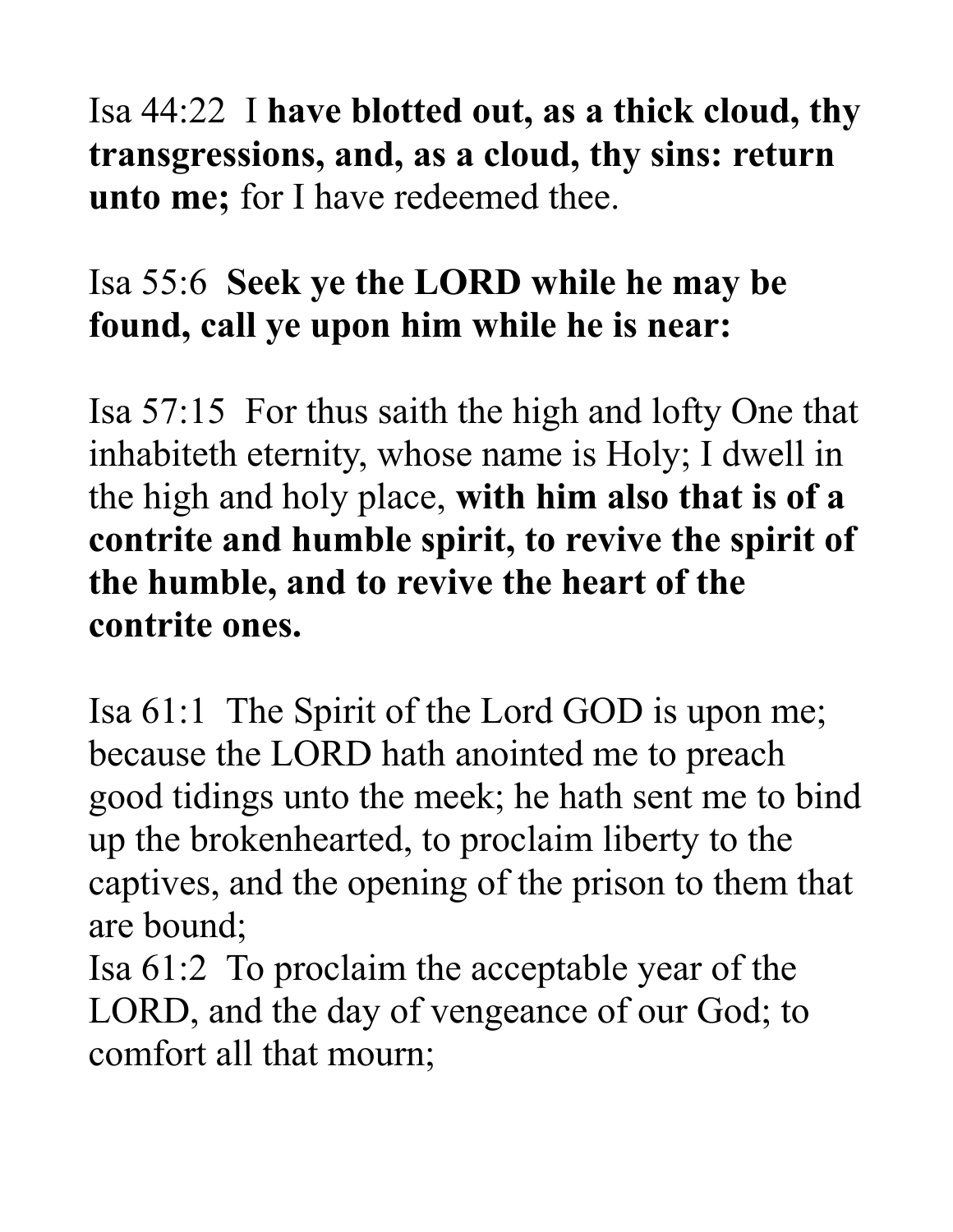Isa 61:3 To appoint unto them that mourn in Zion, **to give unto them beauty for ashes, the oil of joy for mourning, the garment of praise for the spirit of heaviness; that they might be called trees of righteousness, the planting of the LORD, that he might be glorified.** 

Eze 11:19 And **I will give them one heart, and I will put a new spirit within you; and I will take the stony heart out of their flesh, and will give them an heart of flesh:**

Eze 11:20 That they may walk in my statutes, and keep mine ordinances, and do them: and **they shall be my people, and I will be their God.** 

Joe 2:13 And **rend your heart, and not your garments, and turn unto the LORD your God: for he is gracious and merciful,** slow to anger, and of great kindness, and repenteth him of the evil.

Hag 1:7 Thus saith the LORD of hosts; **Consider your ways.**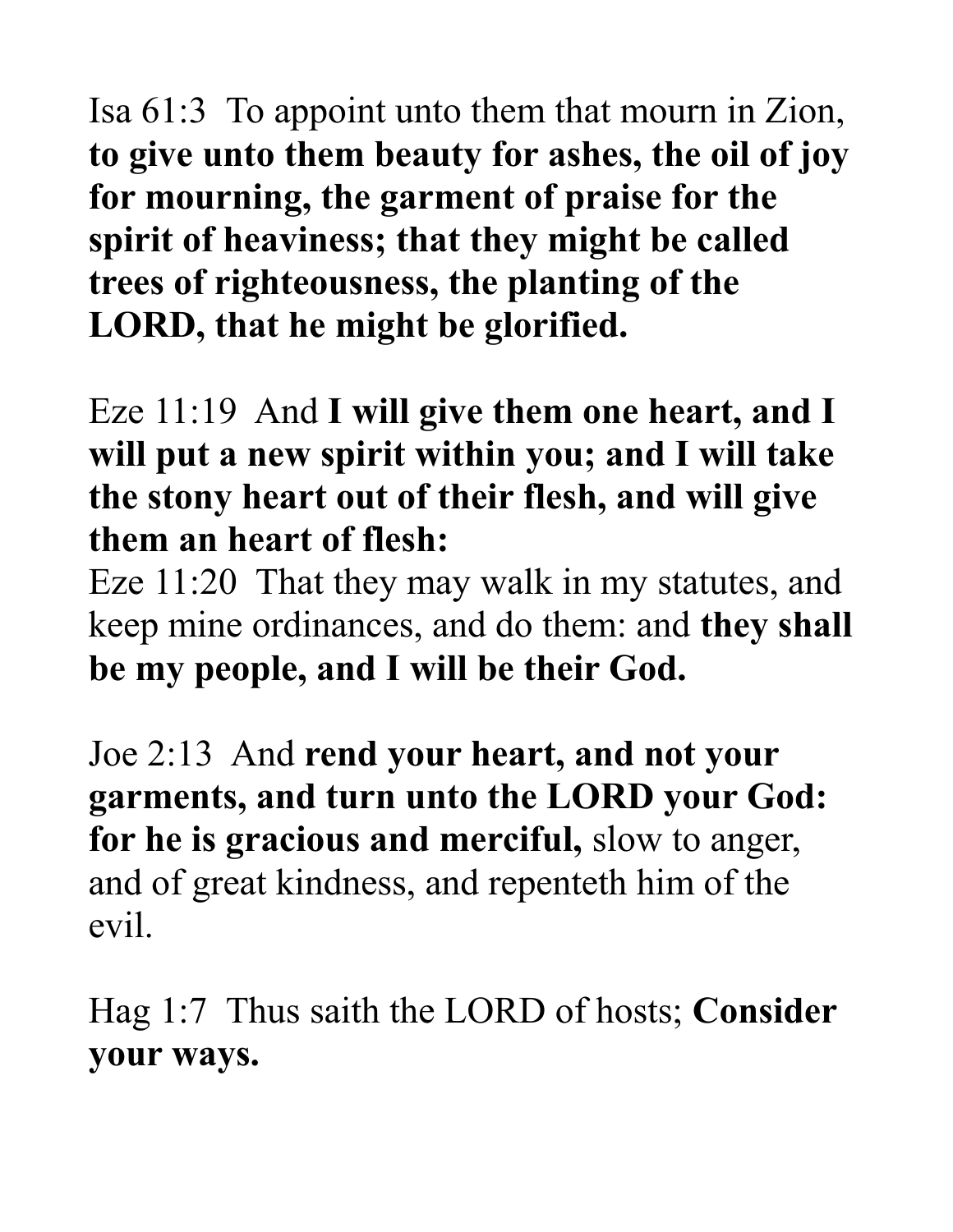Zec 1:3 Therefore say thou unto them, Thus saith the LORD of hosts; **Turn ye unto me, saith the LORD of hosts, and I will turn unto you**, saith the LORD of hosts.

Luk 18:10 Two men went up into the temple to pray; the one a Pharisee, and the other a publican. Luk 18:11 The Pharisee stood and prayed thus with himself, God, I thank thee, that I am not as other men are, extortioners, unjust, adulterers, or even as this publican.

Luk 18:12 I fast twice in the week, I give tithes of all that I possess.

Luk 18:13 And t**he publican, standing afar off, would not lift up so much as his eyes unto heaven, but smote upon his breast, saying, God be merciful to me a sinner.** 

Luk 18:14 I tell you, this man went down to his house justified rather than the other: fo**r every one that exalteth himself shall be abased; and he that humbleth himself shall be exalted.**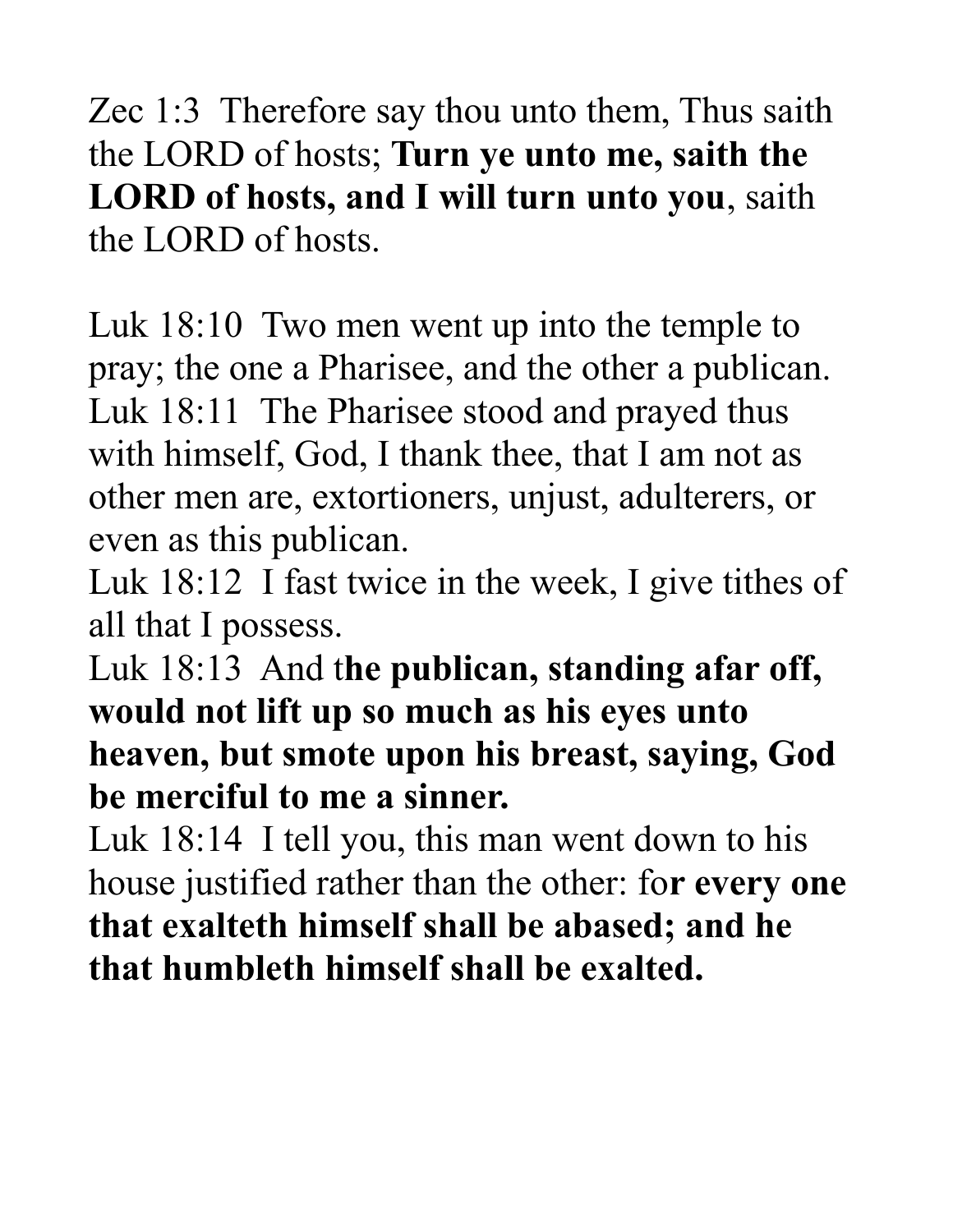Rom 14:11 For it is written, As I live, saith the Lord, every knee shall bow to me, and every tongue shall confess to God.

## Rom 14:12 So then **every one of us shall give account of himself to God.**

Eph 5:14 Wherefore he saith, **Awake thou that sleepest, and arise from the dead, and Christ shall give thee light.** 

Eph 5:15 See then that ye walk circumspectly, not as fools, but as wise,

Eph 5:16 Redeeming the time, because the days are evil.

Psa 32:5 **I acknowledged my sin unto thee, and mine iniquity have I not hid.** I said, I will confess my transgressions unto the LORD; and **thou forgavest the iniquity of my sin. Selah.** 

Psa 38:18 **For I will declare mine iniquity; I will be sorry for my sin.**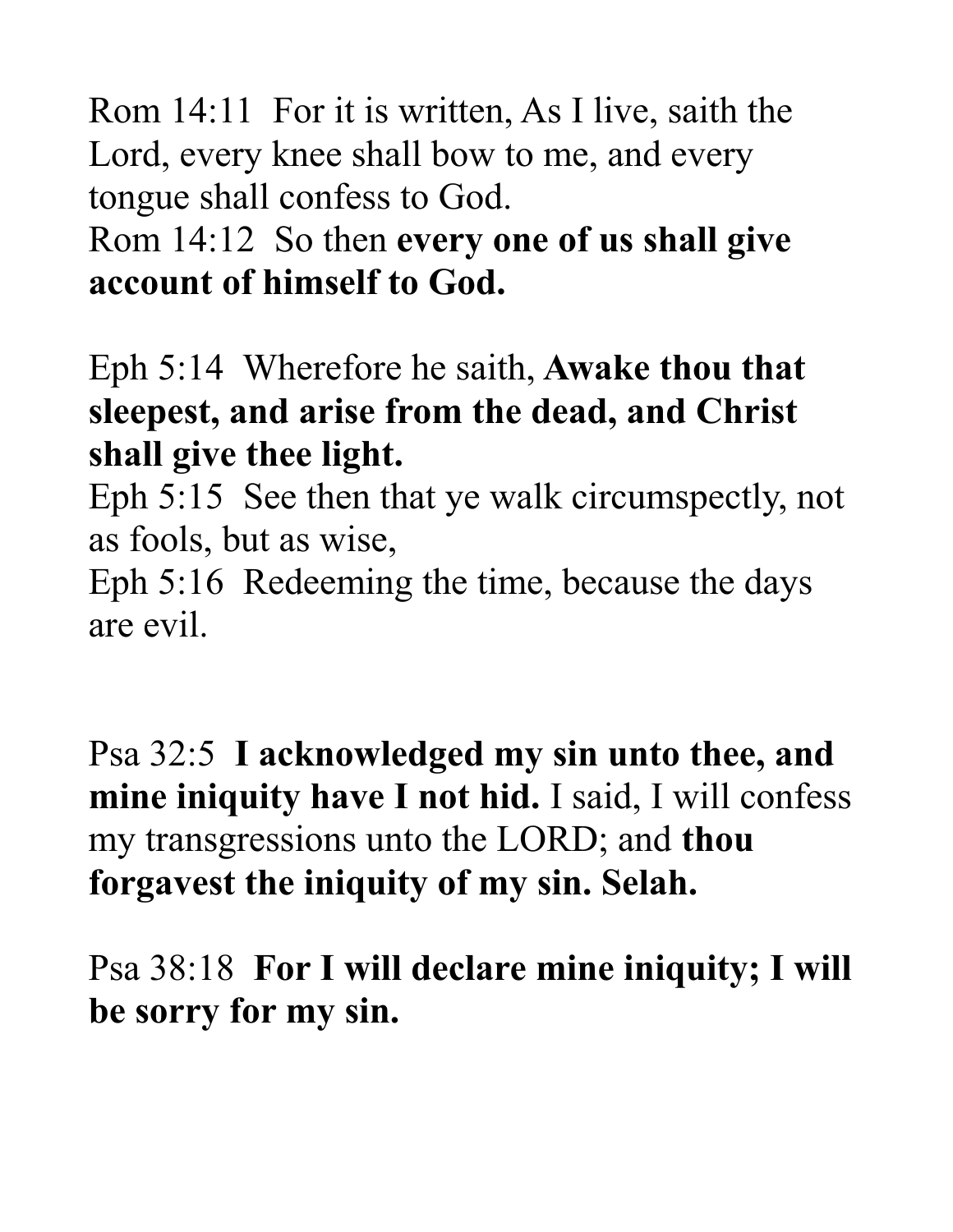Psa 40:12 For innumerable evils have compassed me about: mine iniquities have taken hold upon me, so that I am not able to look up; they are more than the hairs of mine head: therefore my heart faileth me.

Psa 40:13 **Be pleased, O LORD, to deliver me: O LORD, make haste to help me.** 

Psa 41:4 I said, LORD, be merciful unto me: heal my soul; for **I have sinned against thee.** 

Psa 51:2 **Wash me throughly** from mine iniquity, and cleanse me from my sin.

Psa 51:3 For **I acknowledge my transgressions**: and my sin is ever before me.

Psa 51:4 **Against thee, thee only, have I sinned**, and done this evil in thy sight: that thou mightest be justified when thou speakest, and be clear when thou judgest.

Psa 69:5 O God, **thou knowest my foolishness; and my sins are not hid from thee.**